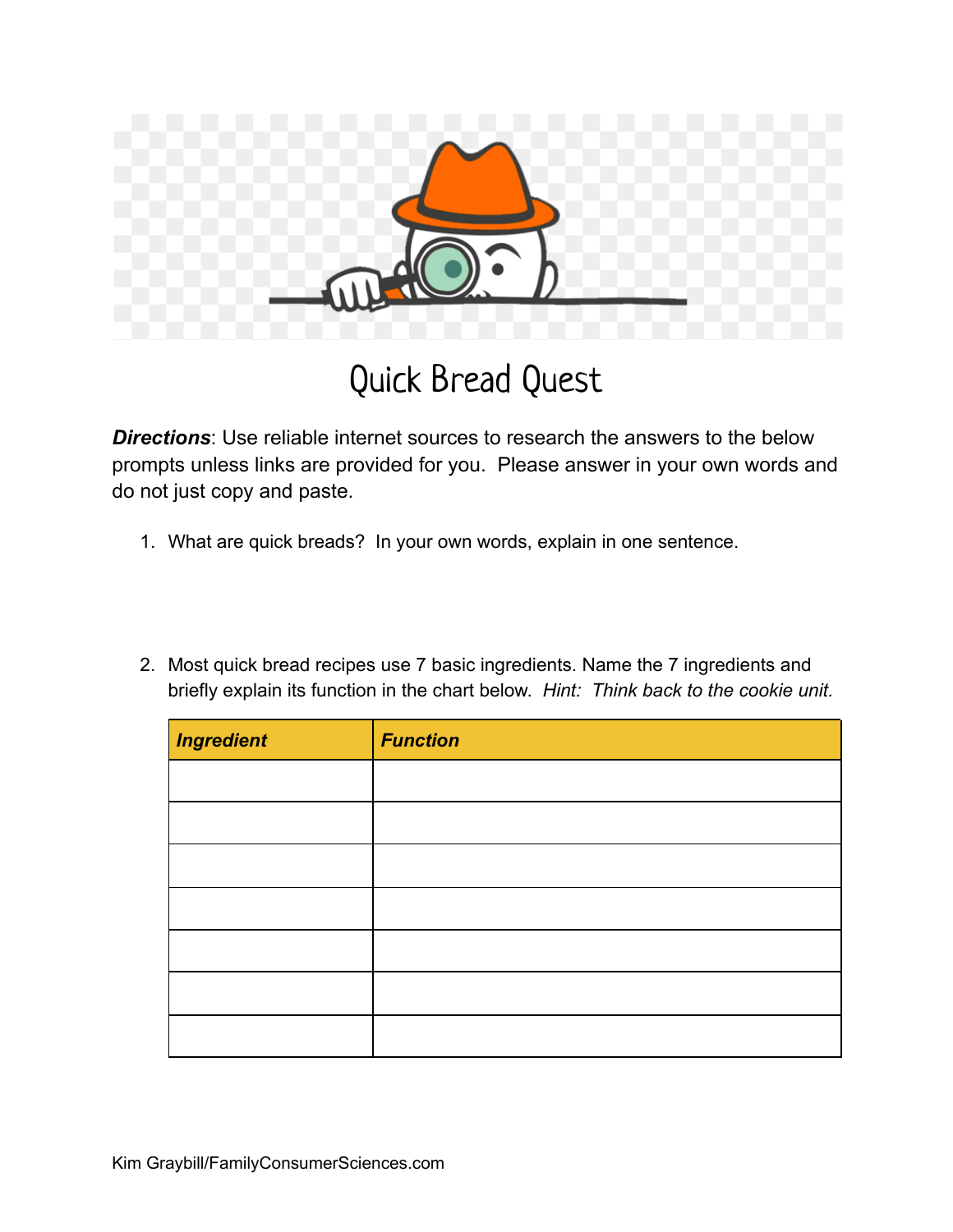3. Name and describe the 3 main types of quick breads, including 2 examples of products representing each. *Hint: The first letter of each type has been provided for you.*

| <b>Type</b> | <b>Description</b> | <b>Examples (2)</b> |
|-------------|--------------------|---------------------|
| D           |                    |                     |
|             |                    |                     |
|             |                    |                     |
| S           |                    |                     |

## *There are two primary mixing methods for preparing quick breads: muffin method and biscuit method.*

4. Use this [resource](https://bakerbettie.com/muffin-mixing-method/) to help you sequence the steps of the muffin mixing method into the correct order.

\_\_\_\_\_\_\_ Combine wet ingredients with the dry ingredients

\_\_\_\_\_\_\_ Cook or Bake

**waters** Sift and/or whisk dry ingredients

- Mix the wet ingredients together
- 5. Use this [resource](https://bakerbettie.com/biscuit-mixing-method/) to help you sequence the steps of the biscuit mixing method into the correct order.
	- Add the wet ingredients
	- Shape and bake the dough
	- \_\_\_\_\_\_\_ Cut in the fat
	- Whisk together the dry ingredients
	- Knead, roll and/or pat dough
- 6. What does the term "cut-in" mean? Name and sketch to the best of your ability the kitchen tool required to do this task?